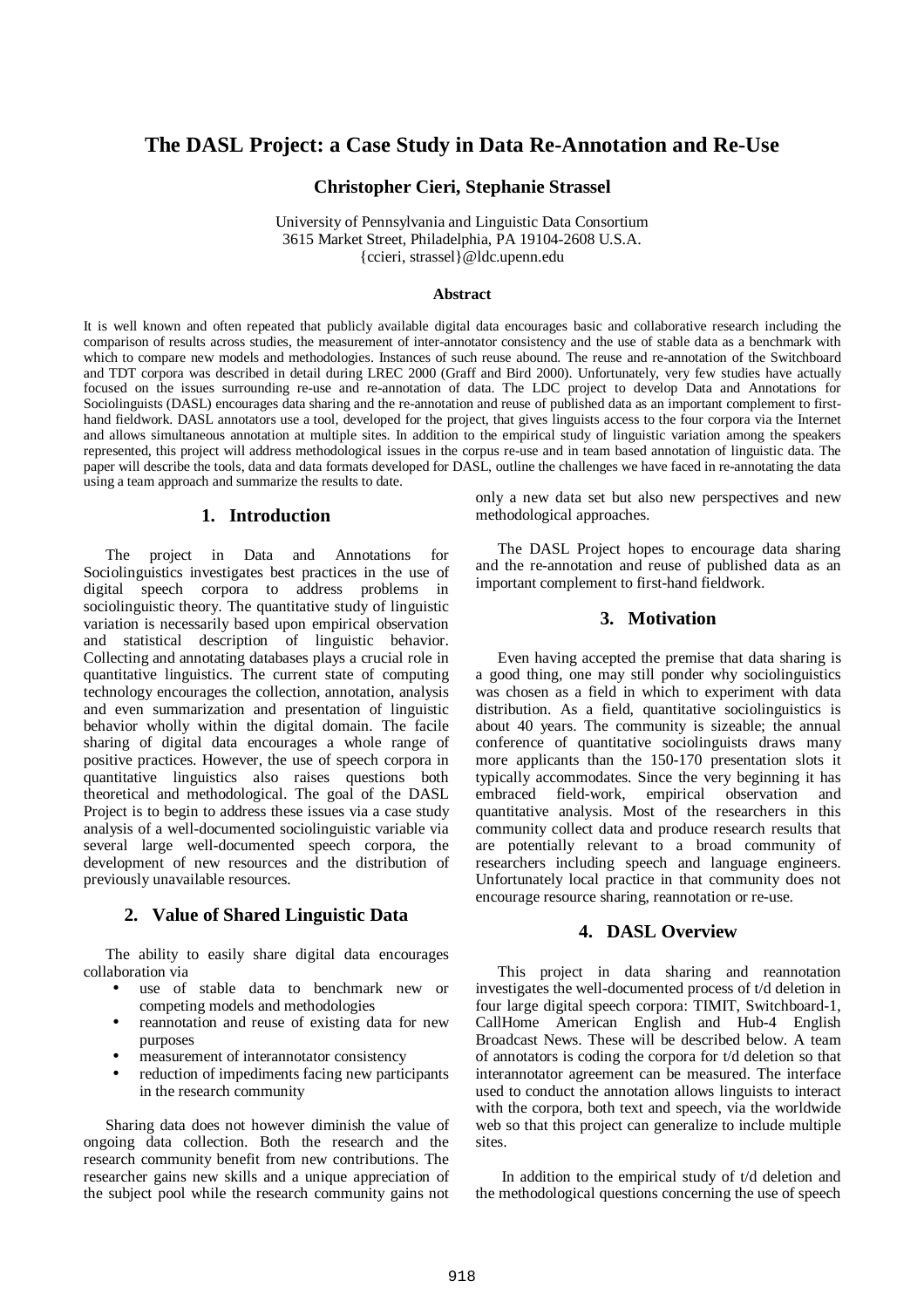corpora in sociolinguistics this project will address several other questions:

- How do the corpora used in this study relate to the data most commonly used in quantitative sociolinguistics, namely recordings interviews?
- Do the insights gained from the large scale study of a geographically diffuse subject pool differ qualitatively from speech community studies?
- What is the rate of interannotator consistency for the task of coding t/d deletion?
- Can studies of similar variables be organized on a large scale with teams of non-specialist annotators?

One of the most interesting issues surrounding the use of the proposed corpora for sociolinguistics is that of style. Speaking style plays an important role in the stratification of many sociolinguistic variables. A great number of quantitative studies of variation rely on data collected during sociolinguistic interviews that may combine conversation, story telling and question answering with more formal interactions such readings and word games. The corpora used herein involve somewhat different interactions. How do these interactions fit among the constellation of styles already studied? Do these interactions have correlates in everyday life?

## **5. The Variable**

The DASL Project began with the analysis of -t/d deletion in English. -t/d deletion is a well-understood, stable variable common in multiple varieties of English. This variable shows similar patterns of stratification within many diverse speech communities in which it has been studied. The variable is easily coded, making it an idea first choice in a study where inter-annotator agreement is a.

# **6. The Data**

The data for this project come from four corpora, each created for a purpose other than sociolinguistics but capable of being reannotated to serve our purposes. The data has already been transcribed and segmented so that individual speaker turns can be retrieved separately. Within long speaker turns, individual pause groups are segmented.

The TIMIT corpus contains over 600 speakers each reading a set of 10 phonetically rich sentences selected from a larger pool. DASL investigates how this method and, more importantly, the resulting data compare to the reading selection and word lists elicitations common in sociolinguistic interviews?

The Hub-4 corpus contains many hours of broadcast news. Network anchor people produce most of these utterances though there are also man-on-the-street interviews. What can we learn about variation in this speech that is so familiar to American TV viewers.

In the Switchboard corpora, speakers participate in multiple, short, telephone conversation with each other. Does the resulting data pattern like the early part of a sociolinguistic interview when the interviewer is looking for topics of common interest?

The CallHome data, perhaps the most interesting, contains 30 minute conversations among family members and close friends. Although the participants know they are being recorded, it is clear that they often forget or ignore that fact. How does this data compare to the styles already well studied in quantitative sociolinguistics.

DASL will provide analyses of each of the corpora. Because the data is available in digital form with transcripts, it can be annotated and analyzed for multiple variables with relative efficiency.

## **7. Sampling**

Before annotation begins we first search the corpus for word of potential interest. Because the corpora are segmented at the speaker turn or pause group level, locating the speech corresponding to a -t/d token is simple. During this first effort we searched the orthographic transcripts of the speech files. As a result the queries used are perhaps more complicated than necessary. The annotation tool accepts a query on the form of a regular expression. We used a regular expression to find any consonant followed by a "t" or "d" at the end of a word where the following word does not begin with a "t" or "d". Regular expressions and English orthography do not combine perfectly. Left alone this query would return many words that we still prefer to avoid. While we could train the annotators to ignore cases that look erroneously like candidates for -t/d deletion, the time required to reject these is significant. To ameliorate this problem we used a series of filters that removed the "false hits" from consideration. In the case of TIMIT, initial queries reduced a corpus of 54,387 words down to a review list of 2059 words of which 1578 were actual -t/d tokens.

For subsequent efforts we plan to use a pronouncing lexicon as an intermediary to the search. In other words, the pronouncing lexicon would provide the list of English words susceptible to -t/d deletion. The interface would then search for those words in the transcripts that are in turn time-aligned to the audio.

## **8. The Annotation**

Once the corpora have been concordanced, filtered and prepared for annotation, they are exhaustively annotated.

## **8.1. Annotation Specification**

The variable under study is -t/d deletion. For each token, the annotator makes judgments with respect to four factor groups: status of the dependent variable; morphological category; preceding segment and following segment.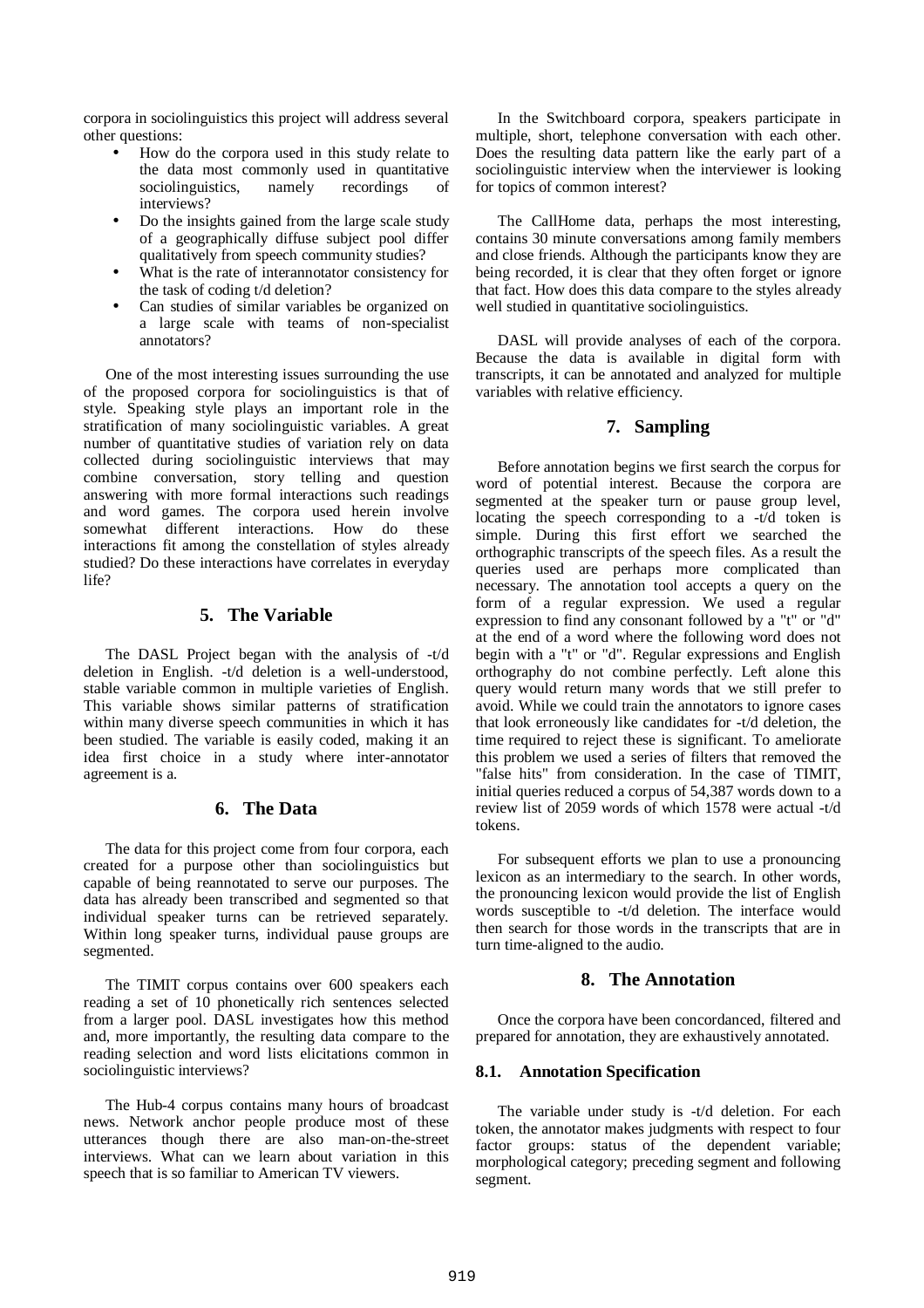## **8.2. Tools**

Using a customized sociolinguistic annotation tool, users can query each corpus to select just those tokens of potential interest, greatly reducing the time needed to code data. An interactive web-based display allows annotators to view each token, listen to the utterance and view the corresponding waveform, access demographic data and code linguistic factors. The annotator can simply click on the word to hear it spoken.

Following each token, the interface displays the factors to be coded. Each factor is shown as a radio button, and coding a token entails clicking on the button corresponding to the relevant factor within each factor group.

A comment field also appears after each token for the annotator to record notes. Results are easily exported to a spreadsheet or statistical analysis package.

### **9. References**

- Guy, Gregory. 1991. "Explanation in variable phonology: An exponential model of morphological constraints." Language Variation and Change 3: 1-22.
- Guy, Gregory. 1980. "Variation in the group and the individual: The case of final stop deletion." Locating language in time and space. Academic Press: New York.<br>Labov, William.
- 1989. "The child as linguistic historian." Language Variation and Change 1: 85-94.<br>Labov, William. 1975. "The quantitative study
- "The quantitative study of linguistic structure." Pennsylvania working papers on linguistic change and variation, vol. 1, no. 3.
- Neu, Helene. 1980. "Ranking of constraints on /t,d/ deletion in American English: A statistical analysis." Locating language in Time and Space. Academic Press: New York.
- Roberts, Julie. 1995. The acquisition of variable rules: t,d deletion and –ing production in preschool children. University of Pennsylvania dissertation.
- Romaine, Suzanne. 1984. "The sociolinguistic history of t/d deletion." Folia Linguistica Historica 2: 221-225.
- Wolfram, Walt. 1969. A sociolinguistic description of Detroit Negro speech. Center for Applied Linguistics: Washington, D.C.